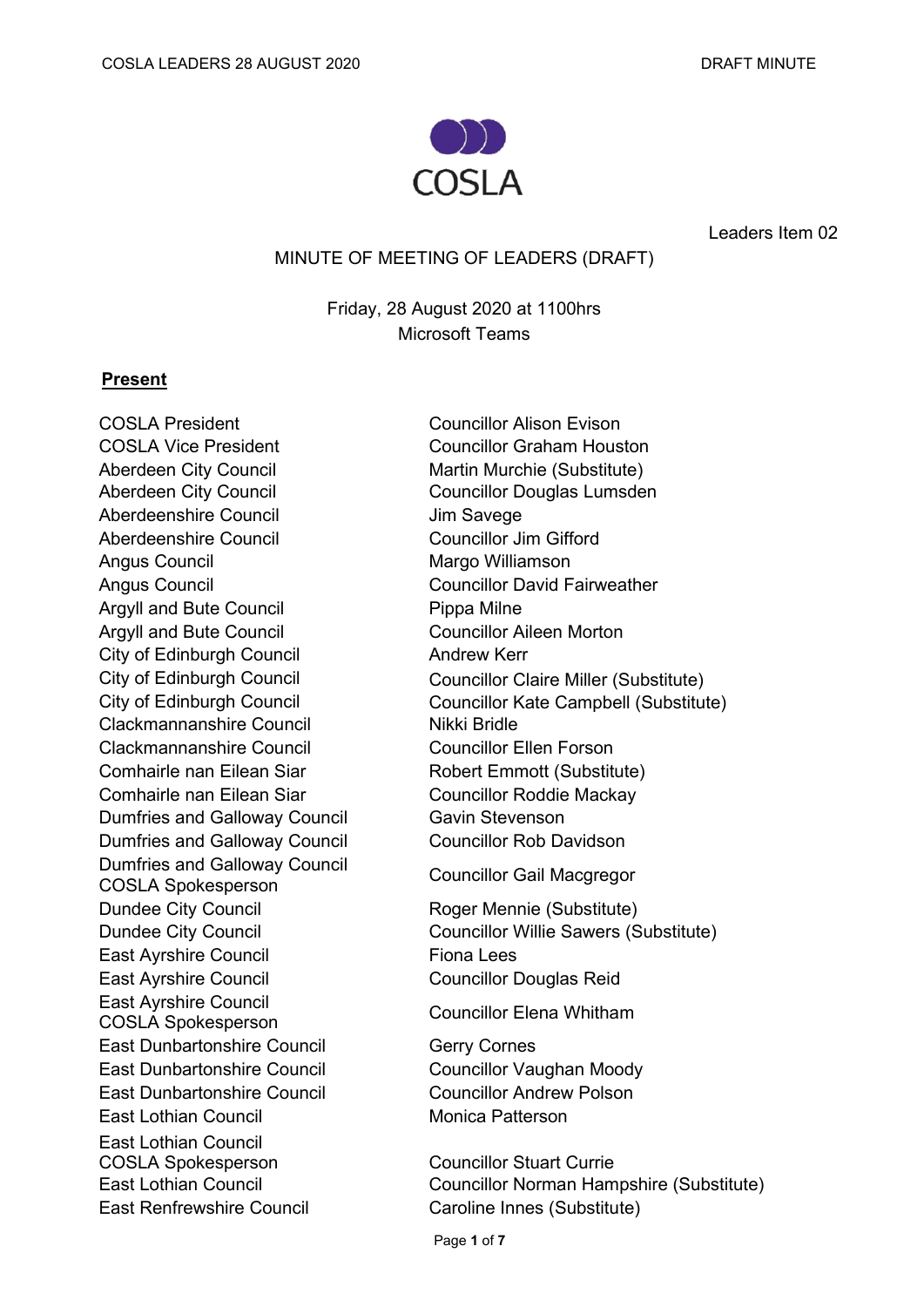#### COSLA LEADERS 28 AUGUST 2020 DRAFT MINUTE

East Renfrewshire Council **East Renfrewshire Council** Councillor Tony Buchanan Falkirk Council **Example 20** Kenneth Lawrie Falkirk Council Councillor Cecil Meiklejohn Fife Council **Steve Grimmond** Fife Council Councillor David Alexander Fife Council **Councillor** David Ross Glasgow City Council **Annemarie O'Donnell** Glasgow City Council **Councillor** Councillor Susan Aitken Highland Council **Exercise Servers** Donna Manson Inverclyde Council **Aubrey Fawcett** Inverclyde Council mverciyde Council<br>COSLA Spokesperson Councillor Stephen McCabe Midlothian Council **Dr Grace Vickers** Midlothian Council COSLA Spokesperson Councillor Kelly Parry Moray Council **Moray Council** Roderick Burns North Ayrshire Council Craig Hatton North Ayrshire Council Councillor Joe Cullinane North Lanarkshire Council Des Murray North Lanarkshire Council **Council Councillor Paul Kelly** Orkney Islands Council Gavin Barr (Substitute) Orkney Islands Council COSLA Spokesperson Councillor Steven Heddle Orkney Islands Council Councillor James Stockan Perth and Kinross Council **Karen Reid** Karen Reid Perth and Kinross Council **Councillor Peter Barrett** Perth and Kinross Council **Councillor Murray Lyle** Renfrewshire Council **Sandra Black** Renfrewshire Council **Councillor Councillor Iain Nicolson** Scottish Borders Council **Michael Cook (Substitute)** Scottish Borders Council Councillor Shona Haslam Shetland Islands Council **Councillor Steven Coutts** South Ayrshire Council **Eileen Howat** South Ayrshire Council **Council** Councillor Peter Henderson South Lanarkshire Council **Clealand Sneddon** South Lanarkshire Council **Councillor Councillor John Ross** Stirling Council Carol Beattie Stirling Council Councillor Scott Farmer West Dunbartonshire Council **State State State** Joyce White West Dunbartonshire Council **Councillor Jonathan McColl** West Lothian Council **Graham Hope** 

Highland Council Councillor Margaret Davidson

Midlothian Council Councillor Russell Imrie (Substitute)

Moray Council **Councillor Graham Leadbitter** 

West Lothian Council **Councillor Lawrence Fitzpatrick**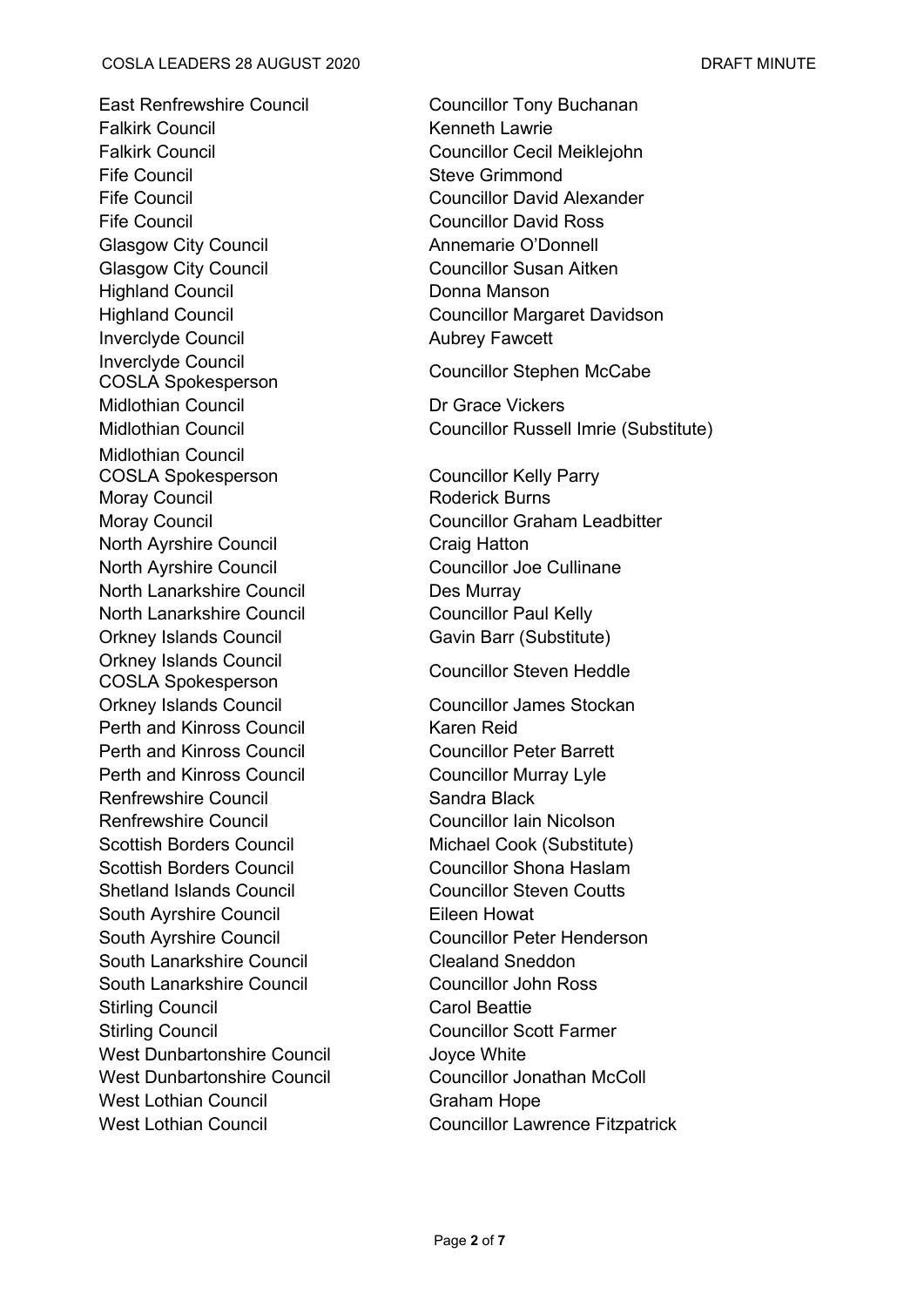# **Apologies**

Aberdeen City Council **Angela Scott**\* City of Edinburgh Council Councillor Mary Campbell\* City of Edinburgh Council Councillor Adam McVey\* Comhairle nan Eilean Siar **Malcolm Burr**\* Dundee City Council **David Martin\*** East Lothian Council **Councillor William Innes\*** East Renfrewshire Council **Lorraine McMillan\*** Midlothian Council Council Councillor Derek Milligan\* Orkney Islands Council **Council** John Mundell\* Scottish Borders Council Tracey Logan\* Shetland Islands Council Maggie Sandison

Dundee City Council Councillor John Alexander\*

\**Denotes substitute provided Apologies were recorded where notified in advance or meeting invite not accepted*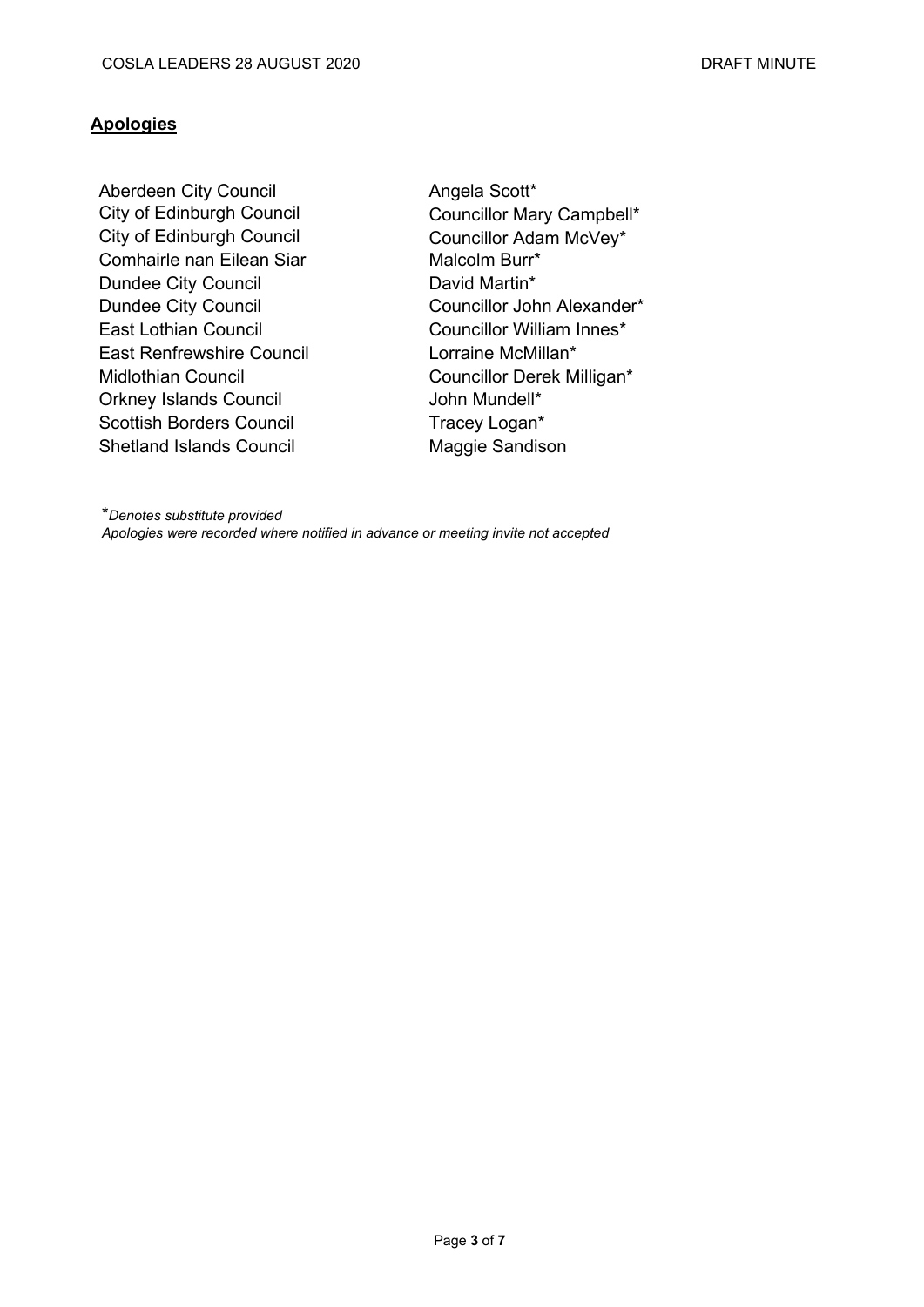# **Public Session**

### **1. Introduction**

The President welcomed those present and provided guidance on how the meeting would be conducted remotely using Microsoft Teams.

Before beginning the formal business, the President drew Leaders' attention to a series of animations which had been published by Public Health Scotland on the topic of mental health. These were aimed at anyone who was supporting children and young people, personally and professionally. Leaders' viewed one of these and were encouraged to share where possible.

# **2. Draft Minutes of Leaders' Meetings held on 26 June and 31 July 2020 (papers)**

The draft Minutes of the COSLA Leaders' Meetings held on 26 June and 31 July 2020 were accepted as true records.

# **3. COVID-19 Recovery and Prioritisation of Business (paper)**

The report asked Leaders to agree that, with the resumption of key services across the country, COSLA officers should begin to resume "normal" duties on behalf of member councils and communities.

Leaders:

- (i) noted that on 14 August 2020, the Leadership Sounding Board supported the view that COSLA should recommence its "normal" areas of business to maximise Local Government's influence with other spheres of government and other agencies; and
- (ii) agreed that the areas set out in bullet form in paragraph 5 were the priority areas for the organisation and COSLA membership, noting that a significant re-emergence of the virus would require COSLA to revert back to COVID 19 only business at short notice.

# **4. New Item – Face Coverings in Schools and on School Transport (paper)**

At this point in the proceedings, Leaders were advised that an additional item and associated paper had been issued as part of a revised Agenda. This provided Leaders with an update in relation to a change to the reopening schools guidance and the use of face coverings by pupils in schools and on school transport. The updated guidance had been agreed by COSLA Group Leaders.

In response to Leaders' questions, COSLA officers confirmed they would continue to work with colleagues to monitor costs and to explore alternative procurement options. Leaders were encouraged to share with officers any specific local concerns.

Leaders noted the:

- (i) updated guidance and that it was informed by contributions from across Local Government; and
- (ii) decision by Group Leaders to approve the updated guidance.

# **Private Session**

# **5. Local Government Finance Update (paper)**

Dealing with COVID-19 was presenting significant financial challenges for Local Government during 2020/21 and was likely to impact on budgets for years to come. The paper provided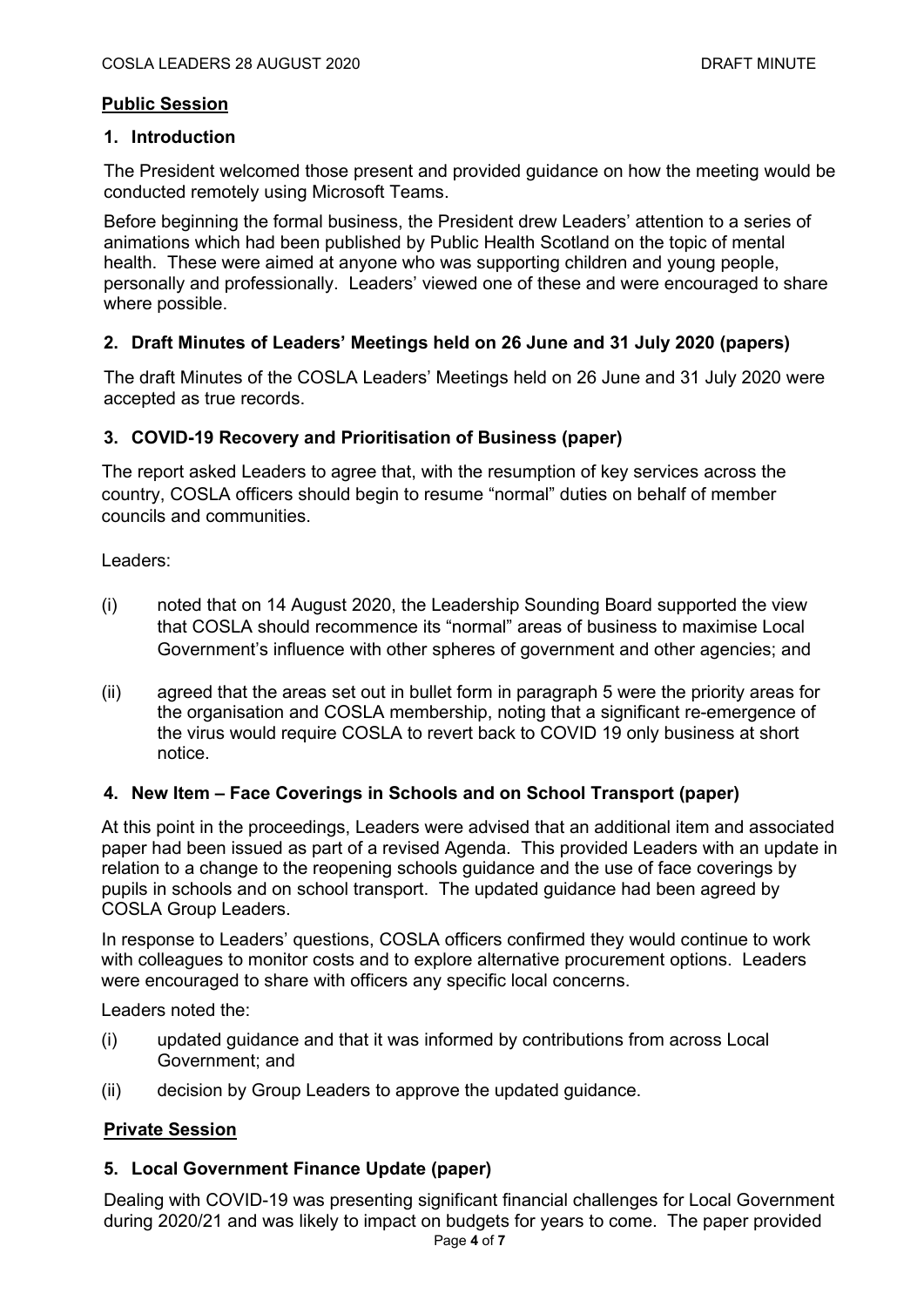Leaders with an update on the current position in relation to consequentials and on UK announcements, including the design of a loss of income scheme for Scotland. Leaders were asked for their views in relation to work on the forthcoming spending review.

COSLA officers addressed a number of points and advised that they continued to press the Scottish Government for certain financial decisions to be taken as a matter of priority to allow key services to be maintained e.g. business grants, loss of income scheme. COSLA had ensured that the Scottish Government had been provided with sufficient data to guarantee there was a clear understanding of the pressures Local Government was experiencing. The need for fiscal flexibilities had also been emphasised.

Cllr Gail Macgregor commented that COSLA would be giving evidence to the next Scottish Parliament Finance and Constitution Committee meeting and points raised by Leaders would be reflected.

Leaders agreed the recommendations in the paper.

# **6. Social Care Sustainability Payments (paper)**

The paper provided an update and sought Leaders' agreement on transitional arrangements for the national principles to support social care sustainability. The plan would be kept under review to support the social care sector throughout remobilisation.

A discussion followed on resources for care homes and care in the community and the need to progress those agendas.

Leaders agreed the recommendations in the paper.

# **7. National Digital Strategy (paper)**

The report provided Leaders with an update on work progressed in relation to digital transformation and sought agreement that COSLA work jointly with the Scottish Government to refresh the Digital Strategy for Scotland. It also set out a proposal for COSLA to work with the Scottish Government to undertake a joint consultation process with stakeholders, including the wider public, to inform the development of this strategy.

COSLA officers clarified a number of points raised by Leaders and acknowledged that there where areas around access to educational tools that needed to be addressed. COVOD-19 had highlighted differences in national digital offering and technical abilities. The inequalities in access to digital services needed to be addressed as a matter of priority.

Leaders agreed the recommendations in the paper.

### **8. Blueprint for Local Government (paper)**

COSLA had developed a Blueprint for Local Government. It had been developed through the work for the Recovery Special Interest Group set up in response to COVID-19 and through engagement with key stakeholders. It outlined a cohesive vision for Local Government, including identifying the themes and priorities that would shape medium to longer term recovery work.

Leaders acknowledged that further work would be needed as it progressed and were encouraged to share local examples of activities (e.g. volunteer work in communities) and any additional thoughts with COSLA officers.

Leaders agreed the recommendations in the paper.

### **9. UK-EU Negotiations (paper)**

The paper provided Leaders with an update on a range of issues emerging from the UK-EU negotiations and highlighted some of the impacts anticipated for Local Government. A typing error was identified in paragraph 11, line 5 – replace 'Exit Duty' with 'Excise Duty'. COSLA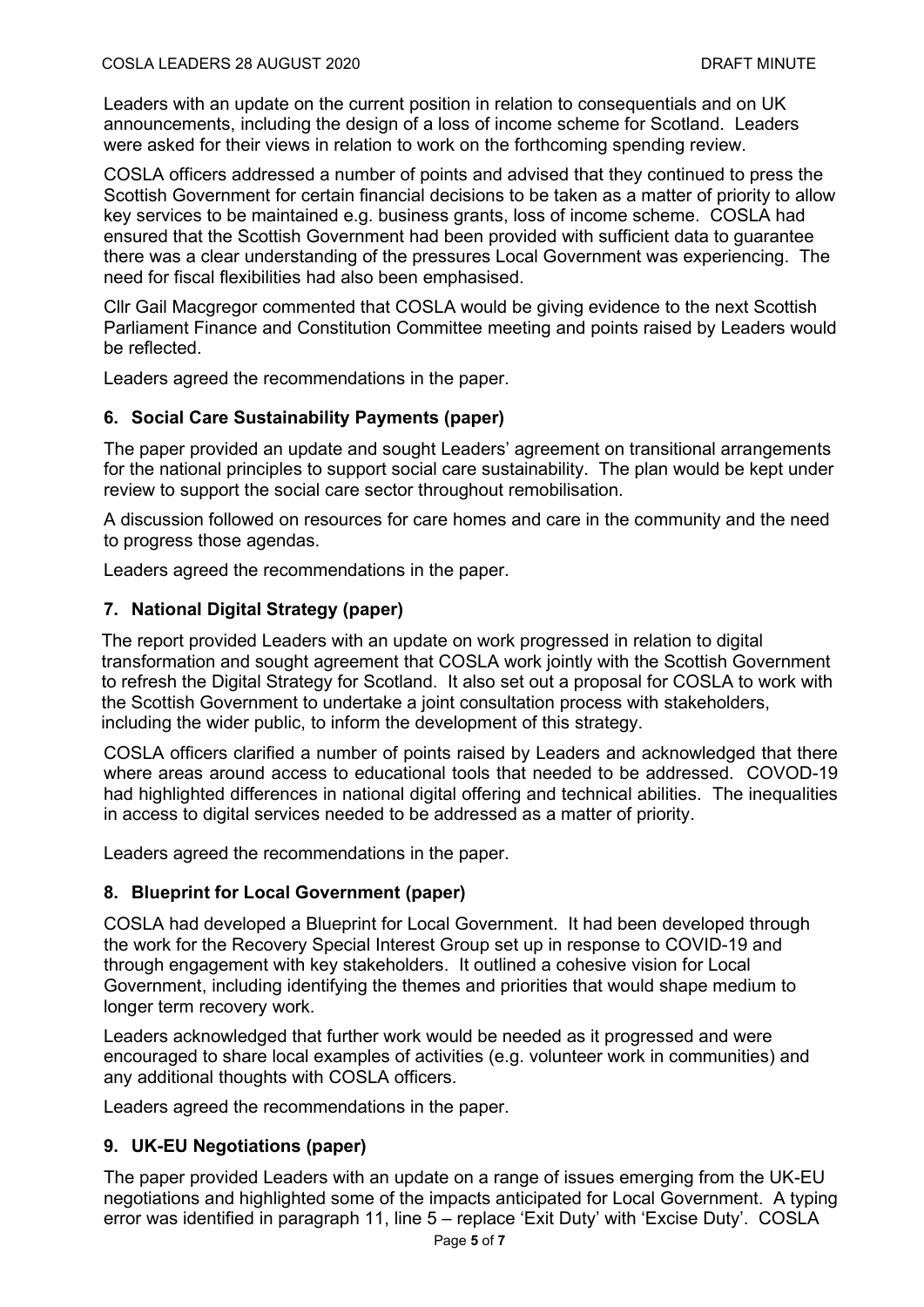would continue to promote Leaders' agreed positions throughout the negotiations and reinforce the need for urgency on these matters.

Leaders agreed the recommendations in the paper.

# **10. European Charter of Local Self-Government (Incorporation) (Scotland) Members' Bill (paper)**

The paper presented the draft COSLA response to the Scottish Parliament consultation on the European Charter of Local Self-Government: Members' Bill and outlined the progress being made by the Bill as well as ongoing lobbying activity being carried out by COSLA to ensure a successful outcome.

Leaders agreed the draft consultation response.

### **11. Lone Working Guidance (paper)**

Leaders were reminded that in January 2020, following recommendations from the Barriers to Elected Office Special Interest Group, they had agreed to a programme of work to prevent and challenge the intimidation and abuse of Councillors. The guidance presented in the paper outlined a number of principles on Lone Working for Councils to consider as they developed support for their Councillors.

Leaders agreed the Lone Working Guidance, endorsing appropriate spend on lone working, and for it to be circulated to member councils for consideration on a voluntary basis.

### **12. Community Mental Health Support for Children and Young People (paper)**

Leaders were reminded that they had agreed in June 2020 the distribution of £15m funding for 2020/21 for the delivery of Community Mental Health Support for Children and Young People (CYP). The COSLA CYP Board had met on 21 August 2020 and had been updated on the response from the Minister for Mental Health which set out a change in approach to what had previously been agreed. The COSLA President had written to the First Minister setting out the disappointment and concern at this change in approach. A response had not yet been received.

Leaders unanimously supported an amendment proposed by Cllr Aileen Morton and seconded by Cllr Vaughan Moody, and therefore agreed as follows:

- (i) noted the response from the Minister for Mental Health to the letter from COSLA Children and Young People Spokesperson;
- (ii) noted the letter from the COSLA President to the First Minister; and
- (iii) agreed that there is a very real need for increased support for children and young people, particularly in light of the pandemic and the substantial impact this has had on the mental health of many.

Further agree that there is a clear need to respond timeously to the mental health needs of children and young people, putting in place services that can ensure the right support being provided at the right time.

Principles for delivery of this support were agreed between COSLA Leaders and Scottish Government in November 2019. It is not possible to deliver on these principles without access to the promised additional funds.

To allow services to respond without delay it is agreed that Scottish Government should be asked to revert to the original funding agreement and distribute monies for 2020/21.